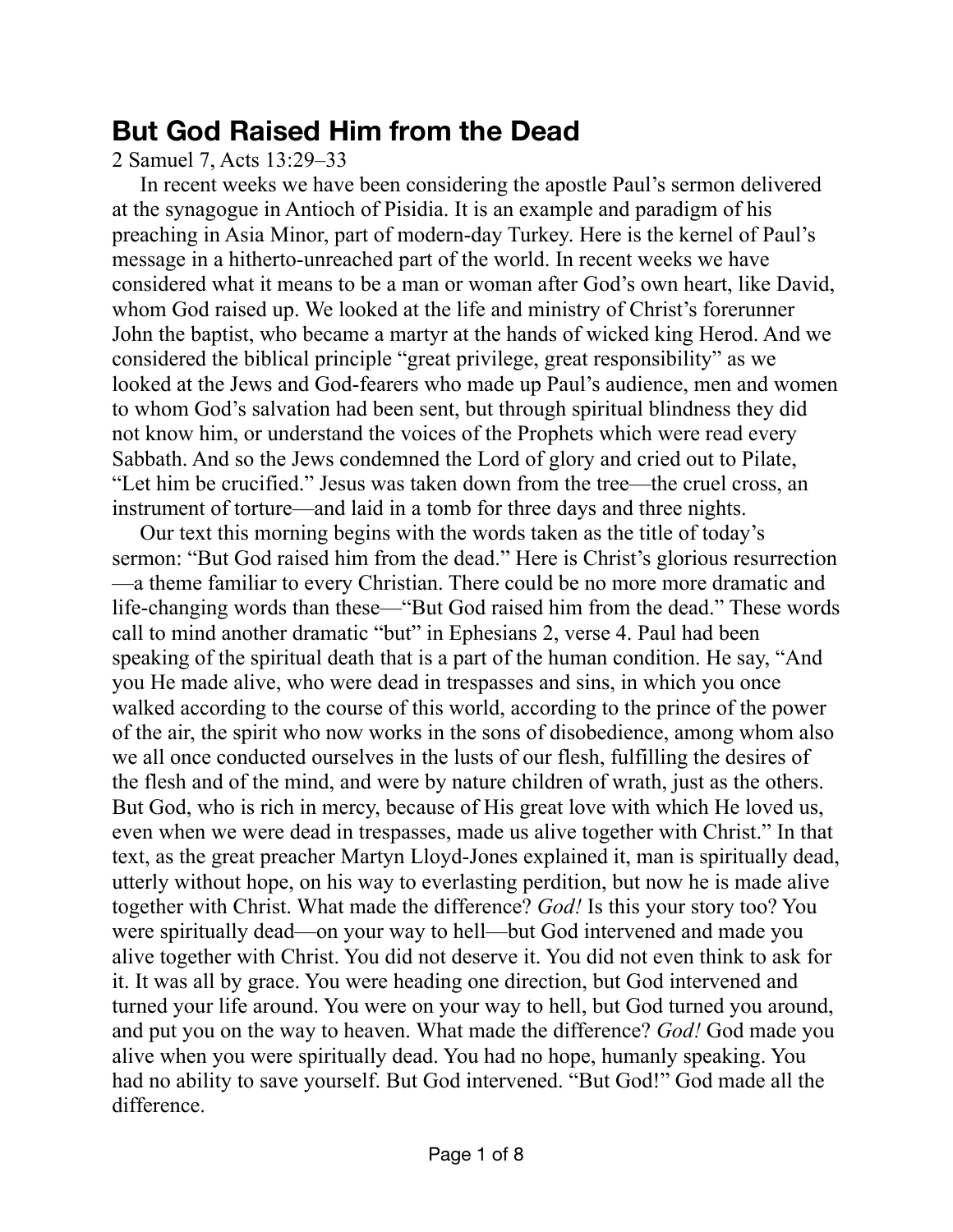So it is in our text this morning. The body of Jesus lies in a tomb. He had been crucified on a cruel Roman cross. Huge metal spikes had been driven through his hands and feet. The Roman soldiers were experts at crucifying hapless criminals. They did it often. As Aaron has pointed out in adult Sunday school, the Romans crucified a lot of people deemed to have committed capital crimes. Crucifixions were usually carried out along well-traveled roads. The crosses holding up the bodies of the condemned were put up in public spaces for all the world to see. They were intended to be an example to a people ruled by their foreign overlords. They were designed to keep the populace in fear: *obey or else!* Jesus was put to death in a public space—crucified between two thieves. As one of them observed, the two of them deserved to die, but Jesus had done nothing wrong. He had not been pronounced guilty of any crime. Pilate himself had distinctly said, "I find no fault in this man." Yet the crowds wanted blood. They were crying out for his crucifixion. We cannot expect that our fellow-citizens will save us. Are our wouldbe rulers calling for universal vaccination? Are not voices in the government and media whipping up frenzy with the constant cry, "a pandemic of the unvaccinated"? Are there not opinion leaders calling for taking away privileges from those that refuse the jab—don't let them travel, don't let them get on airplanes, don't let them go to college, don't let them go to concerts, theaters, don't let them go to public events, don't let them even go into a grocery story to buy food. Is not food essential to life? Is not denying people access to food a calling for their death? Is human society to be divided from henceforth into two classes those who have the right to live and those who must die? Is not forcibly penetrating a human body with a needle and injecting a foreign substance an act of violence against a human person? Is it not a violation of bodily integrity? Does not a person have a God-given right to be lord over his own body? To make medical decisions for himself? To decide for himself if and when he should get a vaccine? To decide, yes, my health is such that I need this vaccine, or to decide, no, my health is such that I do *not* need a vaccine (or in my judgment I believe that a vaccine would be harmful to me)?

But we cannot expect that our fellow-citizens will save us from bloodthirsty mobs. Just as the crowds were crying out for Jesus' crucifixion at the hands of the Romans—crowds that earlier that same week had been crying, "Hosanna to the Son of David: Blessed is he that cometh in the name of the Lord; Hosanna in the highest"—so our fellow-citizens today that in recent years have been polite and considerate, patiently waiting behind us as we stand in line at the post office, waiting to buy stamps; stopping their cars for us as we walk across an intersection; allowing us, if we have only an item or two, to get ahead of another shopper with his full shopping cart—these heretofore friendly crowds could suddenly turn against us and demand our death. Truly, as the Bible says, vain is the help of man.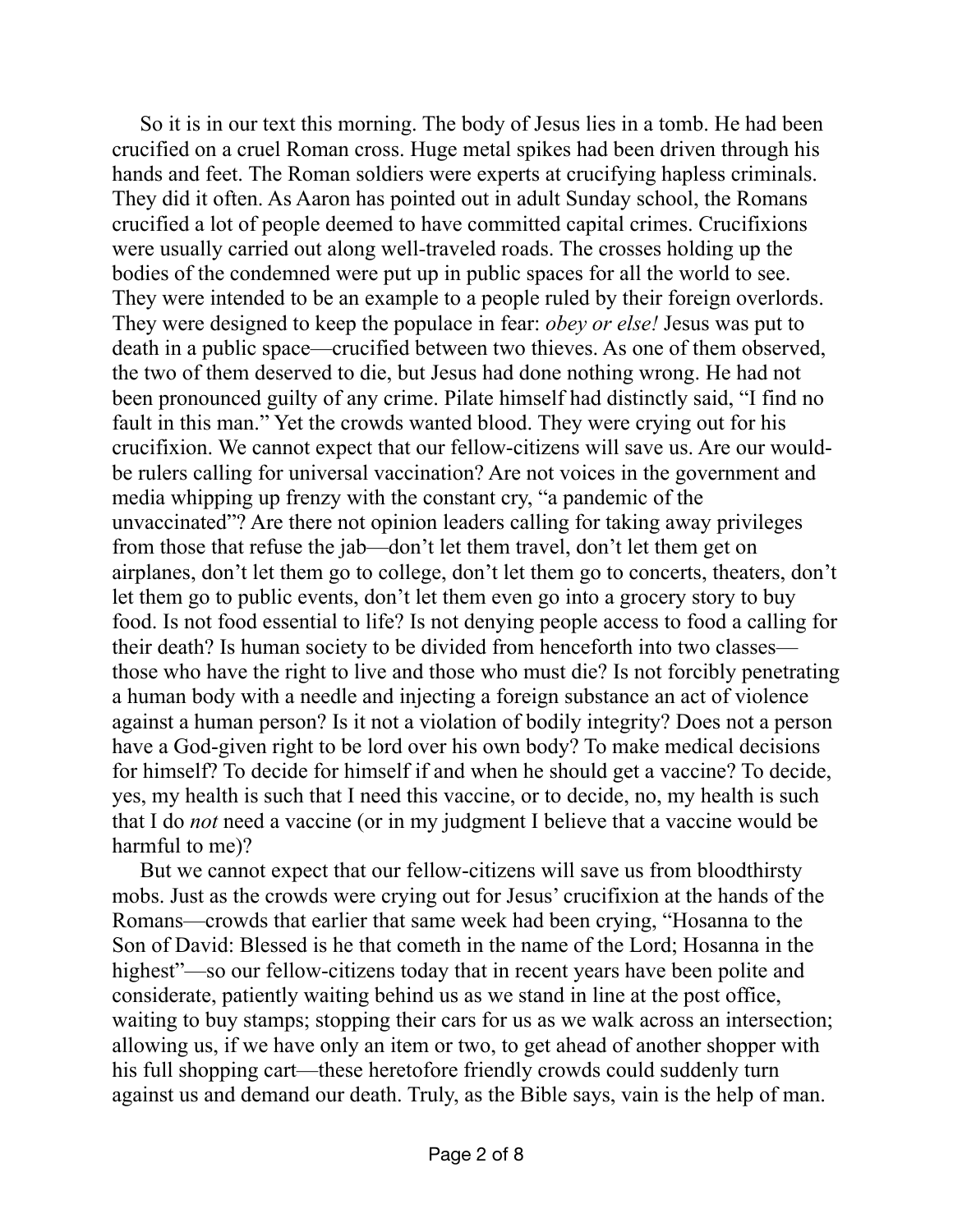Our help is in the name of the Lord who made heaven and earth. The almighty God alone is our shield and defender. Apart from our covenant God we have no hope, humanly speaking. The crowds that within a week's time turned against God's Messiah could just as well turn against us. Christian, don't put your hope in man but put your hope in God.

So it was *man* that put the Lord of glory to death. The Roman governor Pilate had said to the crowd gathered before him, calling for Jesus' blood, "Which of the two do you want me to release to you?" They said, "Barabbas!" Pilate said to them, "What then shall I do with Jesus who is called Christ?" They all said, "Let Him be crucified!" Pilate pressed them, "Why, what evil has He done?" But they cried out all the more, saying, "Let Him be crucified!" When Pilate saw that he could not prevail, but rather that a tumult was rising, he took water and washed his hands before the multitude, saying, "I am innocent of the blood of this just Person. You see to it." All the people answered and said, "His blood be on us and on our children." As we saw last week, though they found no cause for death in him, they demanded of Pilate that he should be put to death. The sovereign Lord of all was put to death, his body was taken down from the cross and laid in a tomb. The body of Jesus lay in a tomb in the side of a hill cut out of solid rock. There he lay, lifeless, for three days and three nights. There his body would have lain from that time forward over the centuries, as the bodies of Adam, Abraham, David, Isaiah, Daniel, Malachi, as well as Pharaoh, Goliath, Nebuchadnezzar, Alexander the Great, the Roman Caesars, Napoleon, Hitler—as the bodies of us all, without a Savior. "But God raised *him*—Christ—from the dead."

"But God!"

Think of that! In the case of Christ, God raised him from the dead! Utterly amazing! Out of all the millions and billions of fallen sons and daughters of Adam who have died and returned to dust over the centuries, only one—Jesus of Nazareth, the Messiah of Israel—has been raised to life, never to die again. "But now is Christ risen from the dead, and become the firstfruits of them that slept. For since by man came death, by man came also the resurrection of the dead. For as in Adam all die, even so in Christ shall all be made alive. But every man in his own order: Christ the firstfruits; afterward, they that are Christ's at his coming." Christian, the tomb of Joseph of Arimathea, which held the lifeless body of the Lord of glory for three days and three nights, is empty. Jesus is alive. Christian, your Lord and Savior is alive! We do not worship a dead man's memory; we worship a living Savior. As the angels said to the women on that first day of the week so long ago, "He is not here, but is risen!" The tomb that held the body of our Lord is empty. God raised him from the dead, never to die again. He rose from the grave. He ever liveth to make intercession for us. Christian, your Savior is now in heaven bodily, sitting at the right hand of the Father, making intercession for you.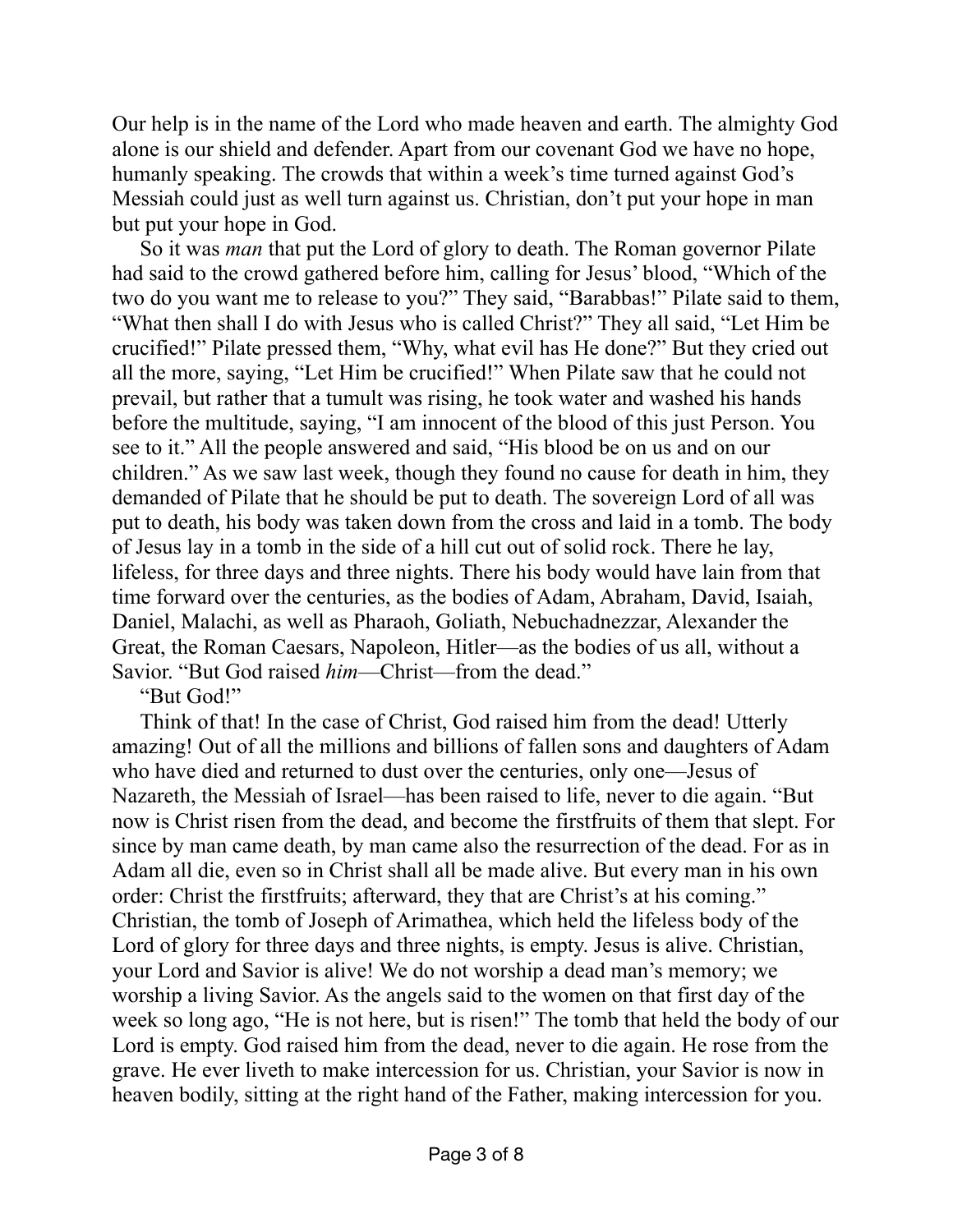Your Savior is praying for you even now. He that keepeth Israel will never slumber or sleep. He is praying for you now when you are in trouble. He is praying for you when you are discouraged. He is praying for you when you don't know which way to turn. He is praying for you whether you are awake or asleep. He will be praying for you at the hour of your death. When you are weak and helpless, as the life is draining out of your body, he will be there, on the throne, interceding for you. Your mighty Savior will look out for you. It will not matter if you are well-known or unknown, it will not matter if the world thinks you are really somebody or if you are a nobody, it will not matter whether you experience the adulation of the crowds or the derision. It will not matter whether you are well-liked or hated. If you belong to Christ, your Savior watches over you. He has defeated death. Death could not hold him in its grip. "He arose a victor from the dark domain, and he lives forever with his saints to reign. He arose! He arose! Hallelujah! Christ arose!"

Here is the man who could say, "My sheep hear my voice, and I know them, and they follow me: and I give unto them eternal life; and they shall never perish, neither shall any man pluck them out of my hand. My Father, which gave them me, is greater than all; and no man is able to pluck them out of my Father's hand."

Here is the man who could say to the Father, "While I was with them in the world, I kept them in thy name: those that thou gavest me I have kept, and none of them is lost, but the son of perdition; that the scripture might be fulfilled."

Here is the man who is "able to save to the uttermost those who come to God through him, since he always lives to make intercession for them."

Amen! Hallelujah!

Consider with me four observations concerning our text today—four points made by the apostle Paul as he spoke to the Jews and God-fearers in the synagogue in Antioch of Pisidia.

#### **1. A divine miracle**

The resurrection of Jesus Christ from the dead was plainly a miracle. There is no other way to describe it. Here was a human body, fully human, the seed of the woman, a man who inherited his human nature from his mother Mary. Here was a man like no other, "conceived by the Holy Spirit, born of the virgin Mary" (Apostles' Creed), "who, for us men and for our salvation, came down from heaven and was incarnate by the Holy Spirit of the virgin Mary, and was made man" (Nicene Creed). Here was the God-man—fully God, yet fully man, the Lord of glory now in human flesh. He came to this earth to save his people from their sins. There was no other way to save them than to take upon him our humanity. The Lord of glory was made man. He had human blood in his veins. He had a heart pumping in his chest.

He, the darling of heaven, undertook for us the mission of coming to a sincursed earth to die for the sins of his people. "The wages of sin is death." Christ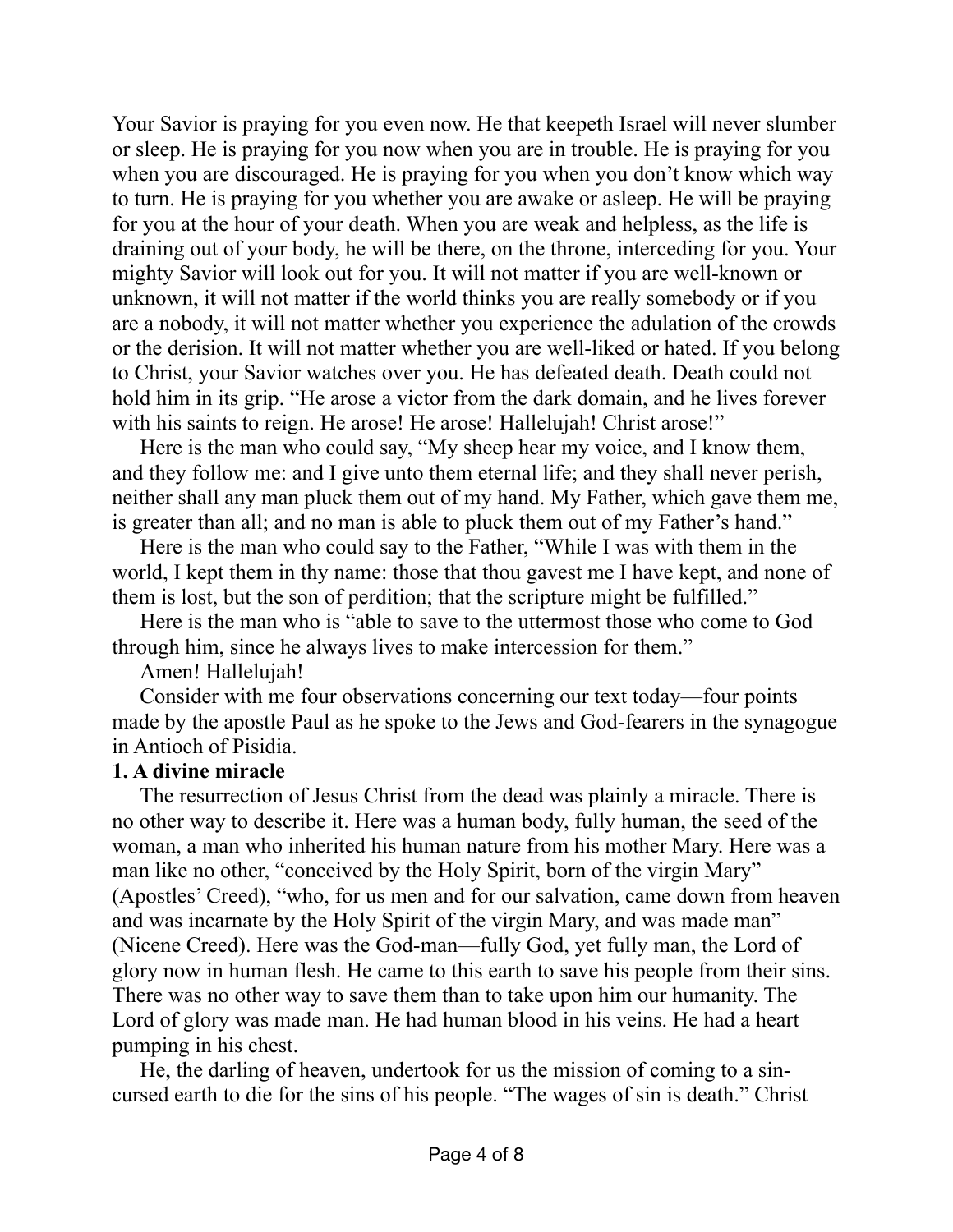died for our sins according to the Scriptures. He was buried. But on the third day he rose from the dead according to the Scriptures.

During his earthly ministry Christ had raised people from the dead. He interrupted a funeral to give the son of the widow of Nain back to his mother. The body of the young man was being carried out to burial. He was the only son of his mother, and she was a widow. He was her only means of support. But the Lord had compassion on her. He said to her, "Do not weep." Then he touched the open coffin and spoke to the corpse. He said, "Young man, I say unto thee, Arise." And he that was dead sat up, and began to speak. Imagine the shock that ran through the crowd. They had assembled to assist a widow grieving over the death of her only son. The last thing they expected was to see the dead sit up and begin to talk. What did he say? The scriptures are silent.

A week ago I talked with an OPC minister who had been gravely ill with Covid. He was hospitalized and near death. He told me that he had died, and God had brought him back. Only God knows, but this man of God is convinced that God brought him back from death. He is still on oxygen. He is training himself to go up and down stairs again. He is not giving up. He is convinced God still has a job for him to do. But this man who lay in the hospital helpless, being cared for by doctors and nurses—a man who could not speak but was having oxygen pumped into his longs—this man now speaks, and his speech is the praises of God "who forgiveth all thine iniquities; who healeth all thy diseases; who redeemeth thy life from destruction; who crowneth thee with lovingkindness and tender mercies."

Then there was the man Lazarus of Bethany, who died and was buried, whose body lay in a tomb four days. Jesus walked many miles from the other side of the Jordan, climbing up, up and up, up the steep road on the way up to Jerusalem. Bethany was a village on the southeastern slope of the Mount of Olives, about two miles east of Jerusalem, on the road to Jericho, down along the Jordan River. You know the story. When Jesus got to Bethany, many Jews had gathered to comfort the two sisters who were bereft of their brother. Jesus spoke to one of them, Martha, and said, "Your brother shall rise again." Then Mary came out. She said, "Lord, if you had been here, my brother would not have died." When Jesus got to the tomb, he commanded, "Take away the stone." The crowd was shocked. Open up a grave —no way! But Jesus spoke the words, "Lazarus, come forth!" and the dead came forth, still bound hand and foot with grave clothes.

The son of the widow at Nain and the man Lazarus were raised by the lifegiving word of Jesus. These men were brought back to life but later died again, probably of old age, and their bodies lie, even now, in their graves awaiting the final day. But Jesus is different. He rose from the dead, never to die again, and because he lives, we, too, shall live also. Hallelujah! Never before nor since in the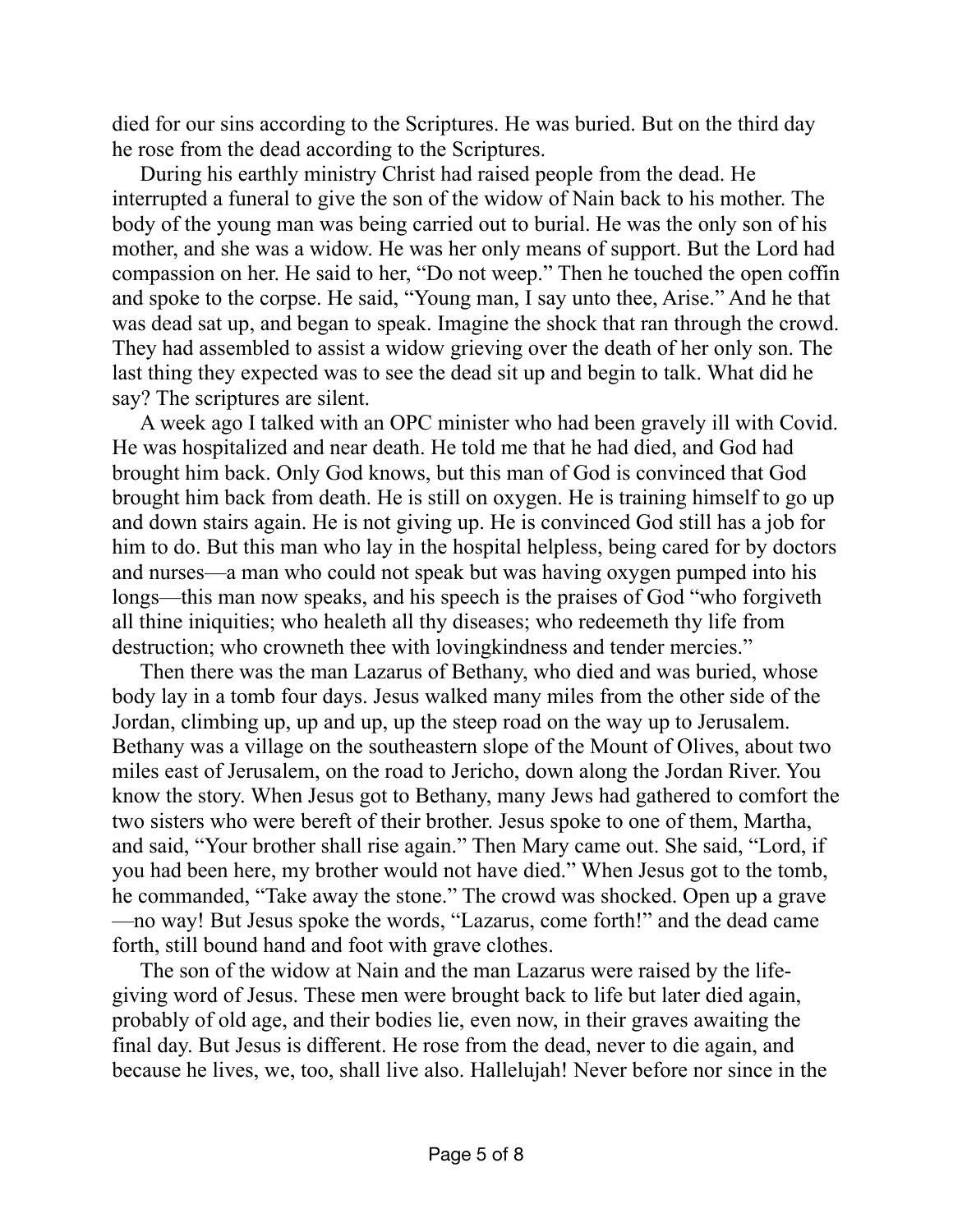history of the human race has there been a miracle like this. When God raised his Son Jesus from the dead it was a divine miracle. Secondly,

### **2. Good news**

It was good news. Notice the words in our text, "We declare to you glad tidings." The word in the original is εὐαγγελίζω, I announce to you the good news. This word is composed of two roots, one meaning *good* or *beautiful*, and the other meaning *I announce*. In our Bibles it is rightly translated "We declare to you glad tidings." Can there be any gladder tidings than this? We, sons and daughters of Adam, were dead in trespasses and sins, aliens from the commonwealth of Israel, strangers from the covenants of promise, having no hope, and without God in the world. But the God of heaven took notice of our fallen condition and sent his Son, the Messiah, to deliver us, his people. As a matter of fact, the God of heaven took notice of our fallen condition way back in eternity past, before he created man, before Adam ate of the forbidden fruit and brought death and destruction upon the human race. God sent his Son, the perfect Savior. Born of the virgin Mary, he lived and died, the just for the unjust. Was it not fitting that Paul and Barnabas, visiting the synagogue in Antioch of Pisidia, should say, "We declare to you glad tidings"? The death and resurrection of Jesus are the gladdest tidings that could ever be shared. We, fallen sons and daughters of Adam, dead in trespasses and sins, strangers from the covenants of promise, having no hope, and without God in this world, are saved by Christ. Saved to the uttermost. Nothing else is needed. We are saved by grace, through faith, for good works. That is the gospel, the good news news that should be shared. There can be no better news. Third,

## **3. Fulfilled prophecy**

Paul goes on to say, "God has fulfilled this for us their children, in that He has raised up Jesus. As it is also written in the second Psalm: 'You are My Son, today I have begotten You.'" Here Paul cites Psalm 2, the second Psalm. This is the Psalm where "the kings of the earth set themselves, and the rulers take counsel together, against the Lord and against His Anointed, saying, 'Let us break Their bonds in pieces and cast away Their cords from us.'" The kings and rulers of the earth reject the rule of Christ. They want to rule themselves. They resent the rule of Christ. They want to claim unlimited power for themselves. But here, in our text today, Paul asserts that the resurrection of Jesus Christ was the fulfillment of Psalm 2. "God has fulfilled this for us their children, in that He has raised up Jesus." Here Paul uses a different word for "raised" than he used in verse 30. It is a synonym. Is he speaking now of the resurrection of Christ from the dead, or is it another raising, something more general, as in "the Lord raised up judges," "the Lord raised up a deliverer," "the Lord raised up prophets," "the Lord raised up his Son Jesus, and sent him to bless you"? Is Paul speaking now of the resurrection of Christ from the dead, or is it another raising: God raised up Jesus to be Israel's Messiah? The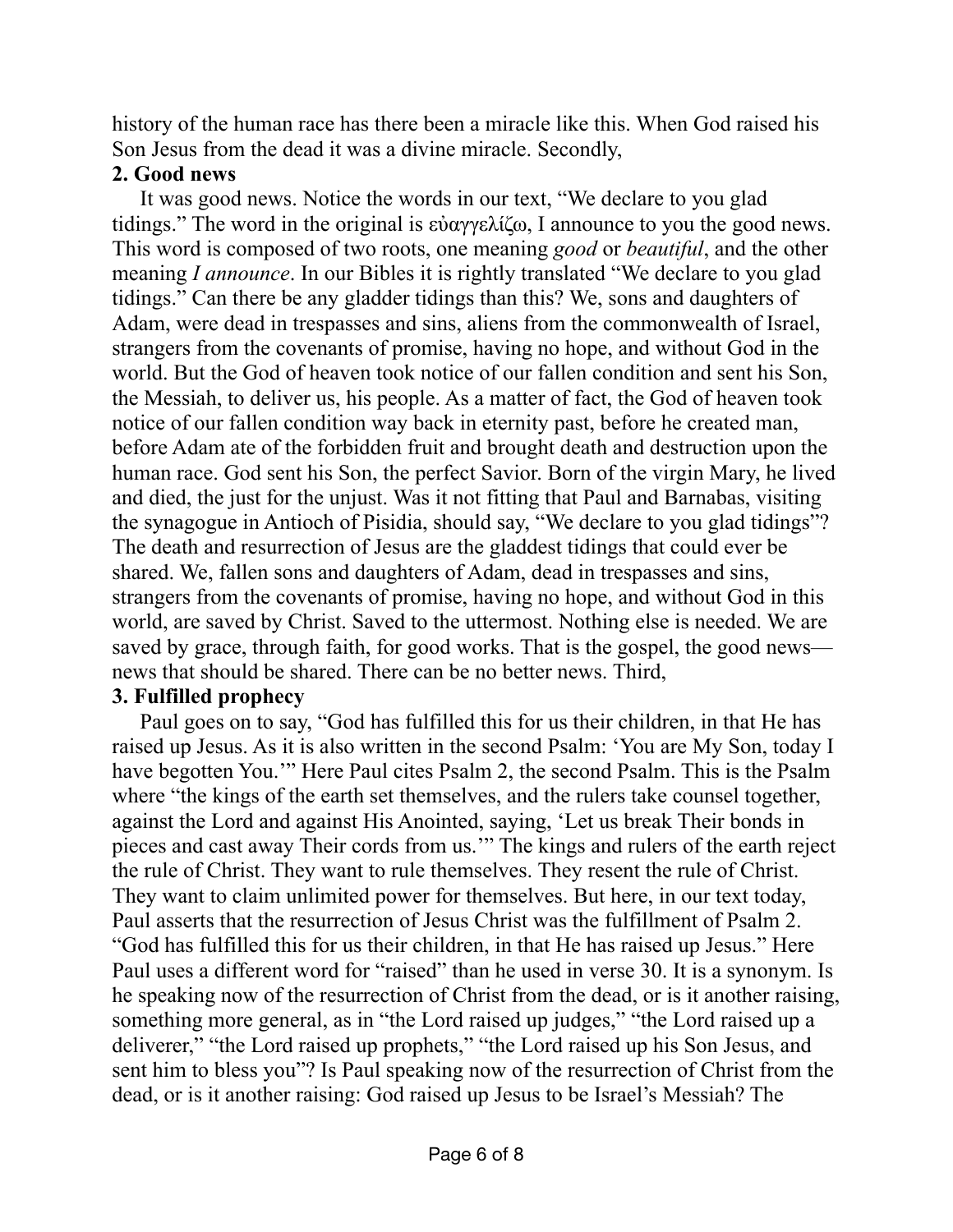commentators are divided. Paul appeals to Psalm 2, "You are My Son, today I have begotten You," which seems to speak of God's raising up a Messiah to Israel, Israel's king—a declaration of his divine kingship. In any case, Jesus was raised in both senses: God raised him up as Israel's Messiah, when the Jews were languishing under Roman rule, and God raised him up from the dead, bringing his body forth from the tomb.

In our Old Testament text God speaks to David, king of Israel. He tells him, "When your days are fulfilled and you rest with your fathers, I will set up your seed after you, who will come from your body, and I will establish his kingdom. He shall build a house for My name, and I will establish the throne of his kingdom forever. I will be his Father, and he shall be My son" (2 Sam. 7:12–14). The coming Messiah was to be God's Son, the King of kings and Lord of lords before whom every knee should bow. The resurrection of Christ from the dead was proof that he was indeed "the only begotten Son of God, begotten of the Father before all worlds; God of God, Light of Light, very God of very God, begotten, not made,"[1](#page-6-0) Israel's rightful King, now risen from the dead, ascended up to heaven and seated at the right hand of the Father. The resurrection of Christ is fulfilled prophecy: "God has fulfilled this for us their children, in that He has raised up Jesus." Lastly, consider

## <span id="page-6-1"></span>**4. Historical proof**

The way we prove something in philosophy is through logic. The way we prove something in science or medicine is through experimentation and testing. The way we prove something in a court of law is through witnesses and cross-examination. The way we prove something in history is by examining the witnesses: are they reliable, are they telling the truth, do they have something to gain from what they are asserting?

Here, then, is the resurrection of Christ. It is clearly a miracle. None of us personally saw the Savior rise from the dead. It is certainly not an everyday occurrence.

We can believe in the law of gravity. We can believe that an item dropped will fall to the floor. It happened yesterday. It happens today. It will happen every day of our lives. On the other hand, millions of people have died. People have been dying ever since Cain murdered his brother Abel. It is appointed unto men once to die. Every one of us has an appointment with death. For my friend Mick, the OPC minister who almost died with Covid, it hasn't happened yet. For you and me it hasn't happened yet. But it will happen. Nature itself teaches us that. So what do we do with the resurrection of Jesus after he had lain in the tomb three days and three nights? Did it happen? Scripture says it did. Paul asserts in our text that "God

<span id="page-6-0"></span>[<sup>1</sup>](#page-6-1) Nicene Creed